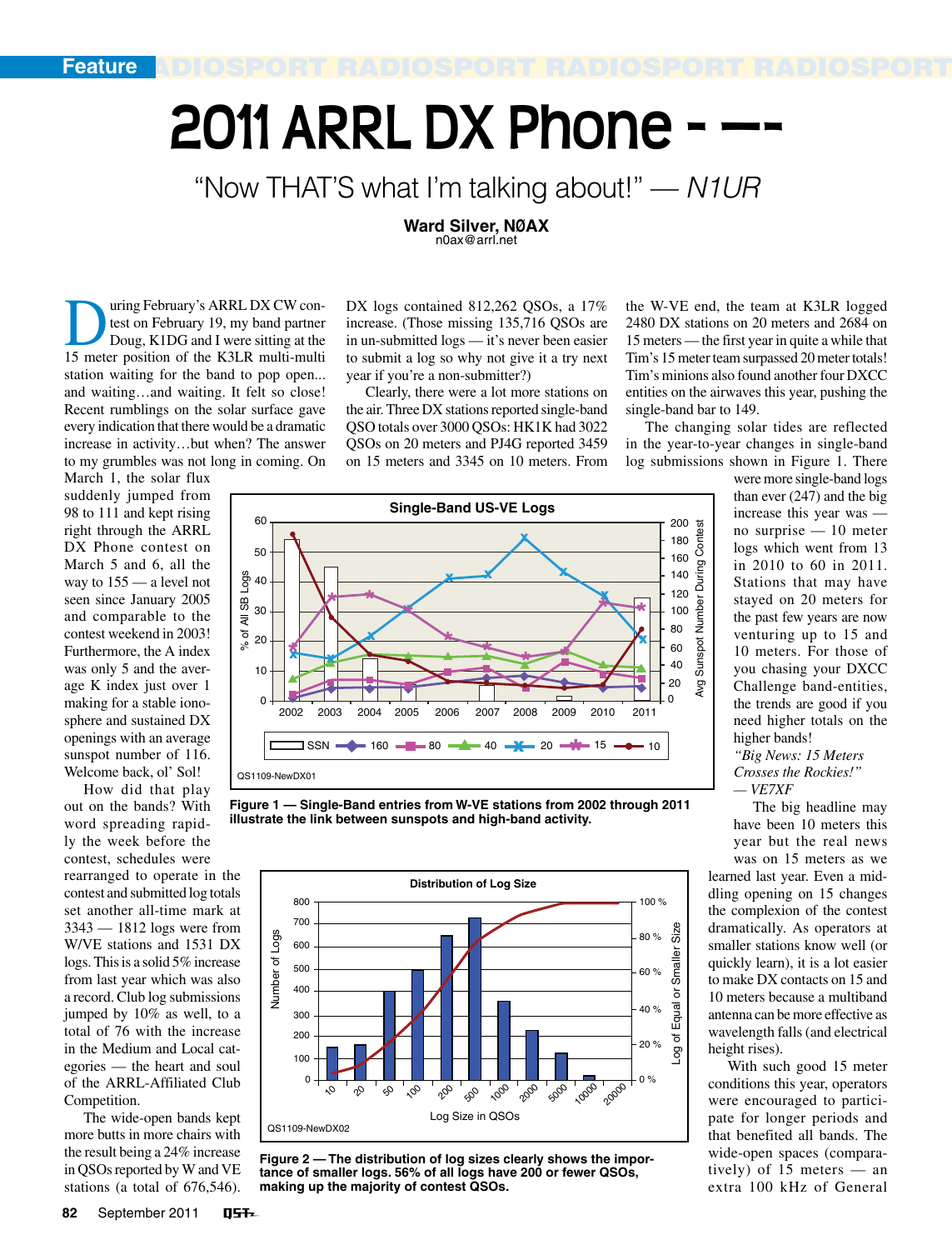# RADIOSPORT RADIOSPORT RADIOSPORT RADIOSPORT **New Records for <sup>2011</sup> W-VE Records**

| Category                                                  | Call                          | <b>Call District</b> | <b>New Record</b> | <b>Old Record</b> | Year Set |  |  |  |
|-----------------------------------------------------------|-------------------------------|----------------------|-------------------|-------------------|----------|--|--|--|
| <b>SOHP</b>                                               | <b>WØUA</b>                   | Ø                    | 3.051.360         | 2.721.510         | 1991     |  |  |  |
| <b>SOLP</b>                                               | N <sub>1</sub> UR             | $\mathbf{1}$         | 2,665,065         | 1,717,380         | 2009     |  |  |  |
| <b>SOQRP</b>                                              | VA3DF                         | <b>VE</b>            | 556.842           | 294.120           | 2010     |  |  |  |
| <b>SOAHP</b>                                              | W <sub>2</sub> RE             | $\overline{2}$       | 5,128,875         | 4,846,485         | 2002     |  |  |  |
| SO <sub>40</sub>                                          | W6YI                          | $\frac{6}{7}$        | 238.140           | 207.648           | 2010     |  |  |  |
| SO <sub>40</sub>                                          | N7DD                          |                      | 245,784           | 210,936           | 1998     |  |  |  |
| M <sub>2</sub>                                            | WE3C                          | 3                    | 10.543.338        | 9,557,757         | 2000     |  |  |  |
| <b>MSHP</b>                                               | K <sub>1</sub> L <sub>Z</sub> | $\blacksquare$       | 6.780.420         | 6,730,380         | 2000     |  |  |  |
| <b>MSHP</b>                                               | NK7U                          | $\overline{7}$       | 2,878,722         | 2,537,115         | 1981     |  |  |  |
| <b>DX</b>                                                 |                               |                      |                   |                   |          |  |  |  |
| Category                                                  | Continent                     | Call                 | <b>New Record</b> | <b>Old Record</b> | Year Set |  |  |  |
| <b>SOLP</b>                                               | <b>EU</b>                     | IR <sub>1</sub> Y    | 1,635,375         | 1.579356          | 1992     |  |  |  |
| <b>SOQRP</b>                                              | <b>SA</b>                     | P40A (KK9A, op)      | 3,073,275         | 1.584.360         | 2004     |  |  |  |
| SO <sub>15</sub>                                          | <b>EU</b>                     | CR2A (OH8NC, op)     | 604.083           | 495.432           | 1982     |  |  |  |
| SO <sub>15</sub>                                          | <b>OC</b>                     | KH7Y                 | 501,120           | 433.608           | 1988     |  |  |  |
| SO <sub>20</sub>                                          | AF                            | EF8R (EA8CAC, op)    | 463,512           | 298,758           | 1999     |  |  |  |
| SO <sub>40</sub>                                          | <b>NA</b>                     | ZF <sub>2</sub> AH   | 458,607           | 431.100           | 2010     |  |  |  |
| <b>SO40</b>                                               | <b>SA</b>                     | HK1T                 | 495,954           | 364,008           | 1986     |  |  |  |
| SO <sub>160</sub>                                         | <b>EU</b>                     | CR2X (OH2BH, op)     | 76.797            | 62,034            | 2009     |  |  |  |
| <b>Bold</b> indicates an all-time record for the category |                               |                      |                   |                   |          |  |  |  |

phone band compared to 20 meters — made operating a *lot* more fun for the Little Pistol and casual operator just looking to put a few contacts in the log and hand out some points. I certainly hope the ARRL QSL Bureau staff has their calendars clear for some overtime!

Just how important are the logs from Little Pistols and part-time or casual operators? They are *very* important as Figure 2 shows. Nearly 56% of all logs received — W/VE and DX — contain 200 or fewer QSOs! Every QSO is important and we would like to have YOUR contacts in the database next year.

#### **Extended Results**

Look to the online extended version of these results (**www.arrl.org/contests**) for more commentary and the following features:

 Accuracy rankings and charts

A PDF file of Top Ten call signs since 2002

 Changes in QSOs and multipliers as a percentage of the 2002 totals

 DX entries tracked by category from year to year

You'll also find a Regional Analysis writeup for your Division or Continent written by a volunteer author from the area. There's also a close look at the results from the Caribbean's annual festival of DXing frenzy.

The complete Soapbox comments of all stations from the popular 3830 score posting website and from submitted logs are included, as well. It is fun to browse through all the entries as each comment builds up a Seuratlike image of the contest, point by point.

#### **Records**

*"Best. Score. Ever." W2IRT (SOAHP)*

Talk about going out with a bang. John, KK9A has been filling contest logs as P4ØA as an SOLP entry. In 2010 he had a string of six straight wins — the second-longest since 2002. All good things must come to an end and John has closed down his "Iguana Village" Aruba QTH. He decided to make one last go of it as a SOQRP entry. And what a go! John smashed the old 1993 alltime SOQRP record with a monster score of 3.073 Mpoints—a leap of around 50%.John,

# **Category Abbreviations**

Contest results are easier to read if you know the abbreviations for the different categories.You'll find the complete description for all of these in the contest rules:

- SO: Single Operator
- HP/LP/QRP: High Power, Low Power, QRP
- AB: All Band
- SB: Single Band
- **A** or U: Assisted or Unlimited (see note below)
- **MO: Multioperator**
- **MS: Multioperator, Single-Transmitter**
- **M2: Multioperator, Two-Transmitter**
- **MM: Multioperator, Multiple Transmitters**

These abbreviations are usually combined, such as SOAB-LP for a Single Operator, Low Power entry. (Usually the "AB" is omitted and you can assume that SO-LP is the same.) A band number will be added to a Single Operator, Single Band entry, such as SO-10 or SOSB-15.

A or U indicates that the operator made use of information from the call sign spotting networks — it doesn't refer to "assistance," meaning physical help with operating, for example.

# **Active Winning Streaks**

| W VE                          |                |                   |
|-------------------------------|----------------|-------------------|
| Call (@QTH)                   | <b>Number</b>  | Category          |
| WE3C                          | 4              | M <sub>2</sub>    |
| N <sub>1</sub> UR             | 3              | <b>SOLP</b>       |
| W <sub>5</sub> PR             | 3              | <b>SO10</b>       |
| W <sub>2</sub> MF             | 3              | SO <sub>160</sub> |
| W <sub>2</sub> RE             | 3              | <b>SOAHP</b>      |
| K <sub>1</sub> L <sub>Z</sub> | 3              | <b>MSHP</b>       |
| <b>DX</b>                     |                |                   |
| Call (@QTH)                   | <b>Number</b>  | Category          |
| W2SC (@8P5A)                  | $\overline{2}$ | <b>SOHP</b>       |
|                               |                |                   |

#### **Affiliated Club Competition**

|                                                                              | Score                      | <b><i><u>Entries</u></i></b> |
|------------------------------------------------------------------------------|----------------------------|------------------------------|
| <b>Unlimited Category</b>                                                    |                            |                              |
| <b>Frankford Radio Club</b>                                                  | 222,644,199                | 157<br>184                   |
| <b>Yankee Clipper Contest Club</b><br>Potomac Valley Radio Club              | 220,000,884<br>148,744,419 | 167                          |
| Northern California Contest Club                                             | 47,472,297                 | 105                          |
| <b>Contest Club Ontario</b>                                                  | 47,102,589                 | 85                           |
| <b>Society of Midwest Contesters</b>                                         | 42,565,110                 | 98                           |
| <b>Minnesota Wireless Assn</b>                                               | 41,706,240                 | 102                          |
| <b>Florida Contest Group</b><br><b>Arizona Outlaws Contest Club</b>          | 39,551,604<br>27,078,405   | 109<br>76                    |
| <b>Tennessee Contest Group</b>                                               | 17,700,834                 | 58                           |
| <b>Medium Category</b>                                                       |                            |                              |
| <b>North Coast Contesters</b>                                                | 55,761,960                 | 20                           |
| <b>South East Contest Club</b>                                               | 41,091,723                 | 36                           |
| Central Texas DX and Contest Club                                            | 29,904,333                 | 24                           |
| Hudson Valley Contesters and DXers 26,781,951                                |                            | 42                           |
| <b>Carolina DX Association</b>                                               | 26,587,443                 | 47                           |
| <b>Mad River Radio Club</b><br>Rochester (NY) DX Assn                        | 22,610,499<br>21,284,007   | 29<br>19                     |
| <b>Alabama Contest Group</b>                                                 | 21,086,385                 | 40                           |
| Southern California Contest Club                                             | 20,769,429                 | 48                           |
| <b>Willamette Valley DX Club</b>                                             | 13,620,084                 | 41                           |
| <b>Maritime Contest Club</b>                                                 | 13,548,855                 | 16                           |
| Mother Lode DX/Contest Club                                                  | 13,322,766                 | 21                           |
| <b>Western Washington DX Club</b><br>Order of Boiled Owls of New York        | 11,255,679                 | 29<br>15                     |
| <b>CTRI Contest Group</b>                                                    | 10,714,053<br>10,326,021   | 18                           |
| Grand Mesa Contesters of Colorado 10,103,217                                 |                            | 30                           |
| <b>North Texas Contest Club</b>                                              | 8,770,320                  | 21                           |
| Louisiana Contest Club                                                       | 7,705,062                  | 10                           |
| <b>Contest Group Du Quebec</b>                                               | 6,959,382                  | 14                           |
| <b>BC DX Club</b><br><b>ORCA DX And Contest Club</b>                         | 4,985,082                  | 5<br>20                      |
| <b>Utah DX Assn</b>                                                          | 4,689,927<br>4,648,368     | 22                           |
| <b>Western New York DX Assn</b>                                              | 3,457,692                  | 8                            |
| Eastern Iowa DX Assn                                                         | 2,528,781                  | 13                           |
| <b>Spokane DX Association</b>                                                | 2,299,668                  | 19                           |
| <b>Kentucky Contest Group</b>                                                | 2,167,770                  | 6                            |
| <b>Allegheny Valley Radio</b><br>Missouri DX and Contest Club                | 1,711,800                  | 7<br>4                       |
| <b>Central Arizona DX Assn</b>                                               | 1,157,106<br>943,650       | 3                            |
| <b>Texas DX Society</b>                                                      | 845,952                    | 8                            |
| Saskatchewan Contest Club                                                    | 786,900                    | 4                            |
| <b>West Park Radiops</b>                                                     | 778,974                    | 17                           |
| <b>Alberta Clippers</b>                                                      | 672,552                    | 3                            |
| <b>Northern Rockies DX Association</b><br>Mississippi Valley DX/Contest Club | 308,445<br>256,983         | 5<br>4                       |
| Nacogdoches ARC                                                              | 190,251                    | 3                            |
| <b>Local Category</b>                                                        |                            |                              |
| <b>Iowa DX and Contest Club</b>                                              | 8,411,946                  | 4                            |
| Southwest Ohio DX Assn                                                       | 5,447,451                  | 7                            |
| <b>Central Virginia Contest Club</b>                                         | 4,439,466                  | 7                            |
| <b>Blue Ridge ARC</b>                                                        | 2,154,801                  | 8                            |
| Delaware-Lehigh ARC                                                          | 1,977,900                  | 6                            |
| <b>Central Oregon DX Club</b><br><b>Hilltop Transmitting Assn</b>            | 1,780,032<br>1,679,754     | 3<br>6                       |
| Delara Contest Team                                                          | 1,616,862                  | 7                            |
| <b>Kansas City DX Club</b>                                                   | 1,331,142                  | 9                            |
| <b>Bergen ARA</b>                                                            | 1,310,979                  | 8                            |
| Bristol (TN) ARC                                                             | 872,265                    | 9                            |
| <b>Portage County Amateur Radio</b>                                          | 593,886                    | 7                            |
| <b>Wireless Association of South Hills</b><br><b>Meriden ARC</b>             | 572,778<br>548,004         | 3<br>7                       |
| Metro DX Club                                                                | 530,250                    | 8                            |
| Fort Wayne Radio Club                                                        | 460,614                    | 7                            |
| Northern Arizona DX Assn                                                     | 459,918                    | 4                            |
| Albuquerque DX Assn                                                          | 408,231                    | 4                            |
| New Mexico Big River Contesters<br><b>Salt City DX Assn</b>                  | 366,024<br>352,980         | 3<br>3                       |
| South Jersey DX Assn                                                         | 310,530                    | 6                            |
| <b>Skyview Radio Society</b>                                                 | 256,965                    | 8                            |
| Southeastern DX Club                                                         | 240,543                    | 3                            |
| Southern California DX Club                                                  | 234,567                    | 7                            |
| South Texas DX and Contest Club                                              | 137,430                    | 5                            |
| <b>Saginaw Valley ARA</b><br><b>Utah Contest Club</b>                        | 122,568<br>115,713         | 5<br>3                       |
| <b>Granite State ARA</b>                                                     | 24,447                     | 3                            |
| <b>Great South Bay ARC</b>                                                   | 17,439                     | 3                            |
| <b>Hays-Caldwell ARC</b>                                                     | 3,294                      | 3                            |
|                                                                              |                            |                              |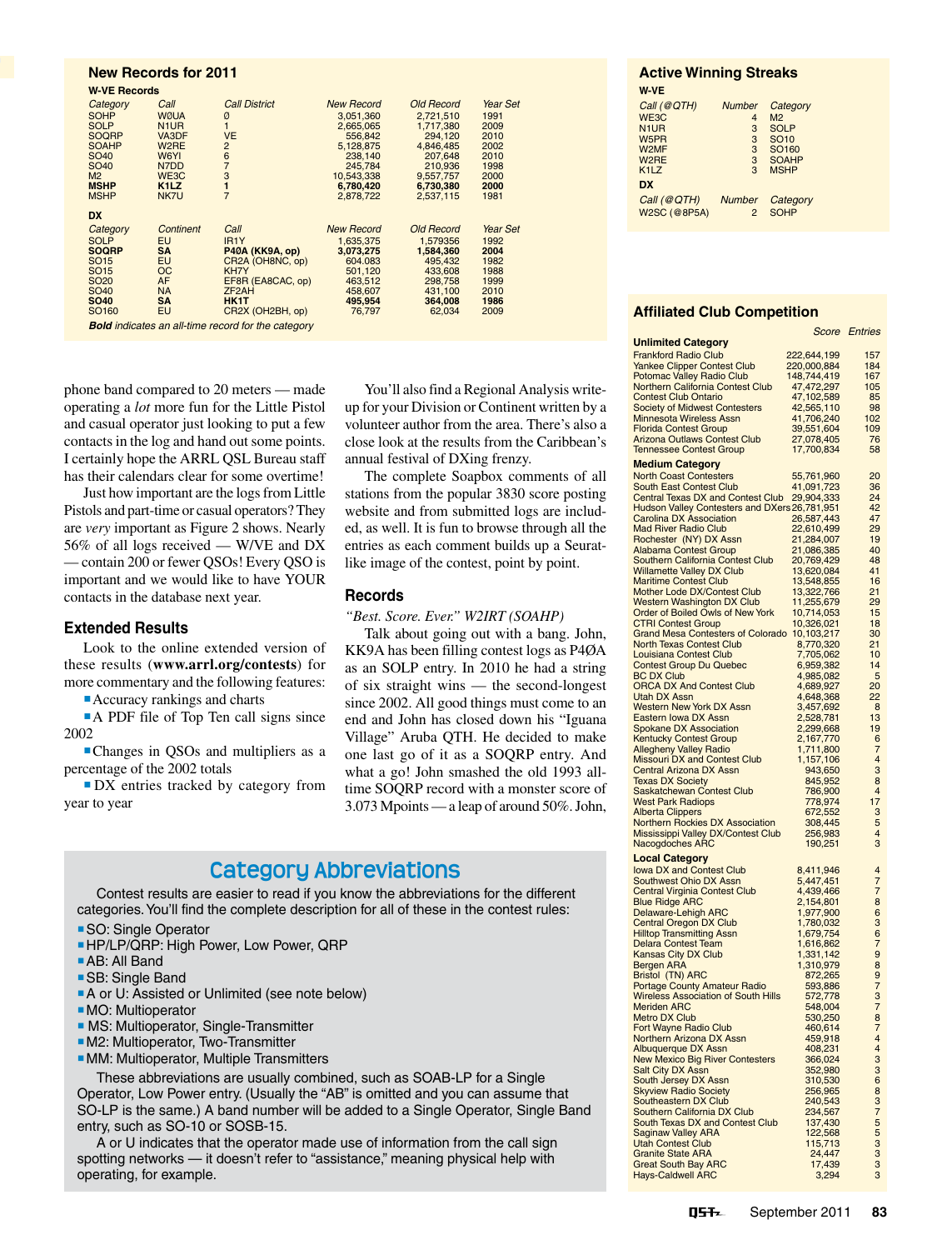we'll miss you on the bands!

The New Record for 2011 table contains another pair of all-time records set this year—the MSHP title is now held by the K1LZ team who inched by the 2000 record set from W3BGN. (I am assuming MS records from before this year were set using High Power.) The HK1T record on SO40 is also a new all-time record, eclipsing N6TJ's mark set at 9Y4AA in 1986.

Excluding the flood of new records from 2011's new LP categories, the mother lode of 2002 still remains the biggest year for records. That could change if we get a sustained period of solar flux in the 150-180 range and quiet ionospheric conditions!

The oldest record broken this year is the 7th district MS 1981 record now held by MSHP entry NK7U from Joe's Baker City, OR QTH. Several other old-timers are under new ownership as well: OH8NC operated CR2A to a new European SO15 record last set in 1982, the 1998 SO40 record is now held by N7DD, and IR1Y took the 1992 SOLP record for EU.

The oldest surviving record is still the KØRF MM record set from Colorado in 1979. At 4.03 Mpoints, it is the smallest of the US district MM records and should be reachable with the great new technology available to station builders. Nevertheless, that it has stood so long is a tribute to the KØRF station that set the record — and continues to set records such as the new SOHP 10<sup>th</sup>-district record set by WØUA at the station this year, another that had lasted twenty years.

What would a table of records be without some close calls, too? Some

records may not have been broken but they were seriously challenged. These are shown in the online version of the article's Record table. Do you think you are record-breaking material? If so, have a look at the K5TR Contest database (**www.kkn.net/~k5tr/scoredb**) where more than 400,000 published scores have been entered by volunteers for you to pick out a target.

#### **New Categories**

Two old categories, Single-Op, Assisted (SOA) and Multioperator, Single Transmitter (MS), each split into a pair of High Power and Low Power categories this year — certainly an opportunity to set a record! Seriously, the

#### **Propagation Indices for ARRL DX Phone**

| $     -$ |             |            |                |                     |     |                    |  |  |  |
|----------|-------------|------------|----------------|---------------------|-----|--------------------|--|--|--|
|          | <b>Flux</b> |            |                | <b>Planetary Ap</b> |     | <b>Estimated K</b> |  |  |  |
| Year     | Sat         | <b>Sun</b> | Sat            | <b>Sun</b>          | Sat | <b>Sun</b>         |  |  |  |
| 2002     | 191         | 183        | 5              | 10                  | 1.6 | 2.5                |  |  |  |
| 2003     | 138         | 147        | 14.5           | 11                  | 2.8 | 2.6                |  |  |  |
| 2004     | 105         | 106        | 5              | 6                   | 1.8 | 1.8                |  |  |  |
| 2005     | 81          | 84         | 10             | 36                  | 2.5 | 4.3                |  |  |  |
| 2006     | 75          | 74         | $\overline{2}$ |                     | 0.9 | 0.5                |  |  |  |
| 2007     | 73          | 73         | $\overline{2}$ | 3                   | 0.5 | 0.8                |  |  |  |
| 2008     | 69          | 69         | 19             | 8                   | 3.3 | 2.0                |  |  |  |
| 2009     | 69          | 69         |                | 8                   | 0.3 | 2.6                |  |  |  |
| 2010     | 78          | 77         | 3              | 4                   | 0.8 | 1.0                |  |  |  |
| 2011     | 135         | 143        | 5              | 5                   | 1.1 | 1.2                |  |  |  |

#### **Accuracy Leaders W-VE**

#### **Single-Op (Non-assisted)**

| Julyic Up (Null assisteu)  |                             |               |            |                     |
|----------------------------|-----------------------------|---------------|------------|---------------------|
| Call                       | Category                    | QSOs          | Error %    | <i><b>Index</b></i> |
| VY2ZM (K6AAX, op)          | <b>SOHP</b>                 | 3766          | 0.9        | 13.486              |
| VC3E (VE3AT, op)           | <b>SOHP</b>                 | 3274          | 0.6        | 13.455              |
| KC1XX (WA1Z, op)           | <b>SOHP</b>                 | 3228          | 0.7        | 13.439              |
| K5ZD (KM3T, op)            | <b>SOHP</b>                 | 3501          | 1.1        | 13.434              |
| W9RE                       | <b>SOHP</b>                 | 2752          | 0.5        | 13.390              |
| Single-Op (Assisted)       |                             |               |            |                     |
| W <sub>2</sub> RE          | <b>SOAHP</b>                | 3541          | 0.7        | 13.479              |
| AA3B                       | <b>SOAHP</b>                | 2623          | 0.5        | 13.369              |
| K3WW                       | <b>SOAHP</b>                | 3097          | 1.5        | 13.341              |
| N3RS                       | <b>SOAHP</b>                | 2078          | 0.5        | 13.268              |
| K1KI (KM1P, op)            | <b>SOAHP</b>                | 2083          | 0.7        | 13.249              |
| <b>Multiop</b>             |                             |               |            |                     |
| K3LR                       | <b>MM</b>                   | 7894          | 0.6        | 13.837              |
| <b>W3LPL</b>               | <b>MM</b>                   | 6994          | 0.9        | 13.755              |
| WE3C                       | M <sub>2</sub>              | 5889          | 0.4        | 13.730              |
| K1TTT                      | <b>MM</b>                   | 4672          | 0.8        | 13.590              |
| K <sub>1</sub> LZ          | <b>MSHP</b>                 | 4086          | 0.9        | 13.521              |
| <b>DX</b>                  |                             |               |            |                     |
| Single-Op (Non-assisted)   |                             |               |            |                     |
| 8P5A (W2SC, op)            | <b>SOHP</b>                 | 9292          | 0.5        | 13.918              |
| P49Y (AE6Y, op)            | <b>SOHP</b>                 | 7816          | 0.3        | 13.863              |
| PJ2T (K6AM, op)            | <b>SOHP</b>                 | 8230          | 1          | 13.815              |
| KP2M (N2TK, op)            | <b>SOHP</b>                 | 7004          | 0.4        | 13.805              |
| TO7A (UT5UGR, op)          | <b>SOHP</b>                 | 9100          | 1.7        | 13.789              |
| Single-Op (Assisted)       |                             |               |            |                     |
|                            | <b>SOAHP</b>                |               |            |                     |
| ZX2B (PY2MNL, op)<br>LU4DX | <b>SOAHP</b>                | 3857<br>3707  | 0.4<br>0.6 | 13.546<br>13.509    |
| EC <sub>2</sub> DX         | <b>SOAHP</b>                | 3195          | 0.7        | 13.434              |
| PY1NX                      | <b>SOALP</b>                | 2934          | 0.6        | 13.407              |
| GW9T (MW0ZZK, op)          | <b>SOAHP</b>                | 3296          | 1.2        | 13.398              |
|                            |                             |               |            |                     |
| <b>Multiop</b>             |                             |               |            |                     |
| PJ4G<br>TI <sub>5N</sub>   | M <sub>2</sub><br><b>MM</b> | 12197         | 0.6        | 14.026              |
| CE4CT                      | M <sub>2</sub>              | 10992<br>7515 | 0.7<br>0.6 | 13.971<br>13.816    |
| VP <sub>5</sub> H          | <b>MSHP</b>                 | 7512          | 0.6        | 13.816              |
| LP <sub>1</sub> H          | M <sub>2</sub>              | 7820          | 0.8        | 13.813              |
|                            |                             |               |            |                     |

concern when creating Low Power categories is that the High Power leaders, sensing a new competitive opportunity, will enter and dominate the new category, squeezing out the stations the new category was intended to feature. I'm pleased to report that this was not case — not one of the Top Ten in the new Low Power categories can be found in last year's High Power Top Ten. That's not to say no High Power station "dialed it down" and entered as Low Power this year — you'll surely recognize the call signs of the category winners — but my point is that stations that usually operated with low power were indeed the ones competing for top honors in general. Let's meet the winners, shall we?

On the W-VE side of things, our first overall SOALP winner is Alexey Yushin, VE2XAA (also UX3UA) a member of the Contest Groupe du Quebec. Alexey is active in many contests and makes a lot of people happy with the Quebec multiplier. His efforts paid off this year! His antenna farm consists of a single tribander and rotatable dipole at about 15 meters in height plus wires.

In the MSLP category,Jim WØUO decided to change his usualCW-only contest style and put together a five-operator team effort, including three who were new to DX contesting. I'd say they learned pretty quickly! The team (WØUO, W5AO, K5ANR, KE5SCG, and KF5BHG) put together a very good score of 943 kpoints that would have placed within the top twenty scores in MSHP.

Outside the US and Canada, the SOALP category attracted a lot of attention, too. Our initial winner comes from South America — Soni, PY1NX. Soni's 2.09 Mpoints would have finished #6 in the SOAHP listings so this was quite a good score from his home station. Soni had big numbers on 15 and 40 meters plus a handful of 80 meter QSOs and multipliers that kept him in the first spot.

You'll recognize the call signs of both team members in the MSLP top spot veteran contesters Carl AI6V and Robert W5AJ shared the operating duties at P4ØV to just squeak by the WP3C and KP4WW team with nearly 5.5 Mpoints. What made the difference — aside from contesting savvy — was "10 meters as good as it was in the old days down here," according toCarl.That one band and 2240 QSOs was the key to their being able to

out-score a team far closer to North America and whose QSO totals were higher on every other band!

### **Staying Power**

There is no FCC limit on "staying power" — the ability to produce year after year, contest after contest. The Active Winning Streaks table shows only one DX streak remains. The WE3C crew is establishing their hold on the Multi-Two category with another convincing win. Ed, N1UR once again submitted the top SOLP score and has 5 of the last 6 wins in the category.

Several notable runs have come to an end, as well. While the VY2ZM call sign

| <b>Accuracy Records</b>      |                                         |                             |                  |            |                  |                 |                             |                                    |                           |                  |            |                  |              |
|------------------------------|-----------------------------------------|-----------------------------|------------------|------------|------------------|-----------------|-----------------------------|------------------------------------|---------------------------|------------------|------------|------------------|--------------|
| <b>Top Index by Year</b>     |                                         |                             |                  |            |                  |                 |                             |                                    |                           |                  |            |                  |              |
| <b>Max W-VE Index 13.837</b> |                                         |                             |                  |            |                  |                 | <b>Max DX Index 14.026</b>  |                                    |                           |                  |            |                  |              |
| $W-VE$                       | Call                                    | Category                    | QSO <sub>s</sub> | Error %    | Index            | <b>Year Set</b> | DX                          | Call                               | Category                  | QSO <sub>s</sub> | Error %    | Index            | Year Set     |
| <sub>SO</sub><br><b>SOA</b>  | VY <sub>2</sub> ZM<br>W <sub>2</sub> RE | <b>SOHP</b><br><b>SOAHP</b> | 4084<br>3541     | 0.5<br>0.7 | 13.561<br>13.479 | 2010<br>2011    | <sub>SO</sub><br><b>SOA</b> | 8P5A (W2SC, op)<br>J7N (K3TEJ, op) | <b>SOHP</b><br><b>SOA</b> | 9292<br>4684     | 0.5<br>0.8 | 13.918<br>13.591 | 2011<br>2010 |
| <b>MO</b>                    | K3LR                                    | <b>MM</b>                   | 7894             | 0.6        | 13.837           | 2011            | <b>MO</b>                   | PJ4G                               | M <sub>2</sub>            | 12.197           | 0.6        | 14.026           | 2011         |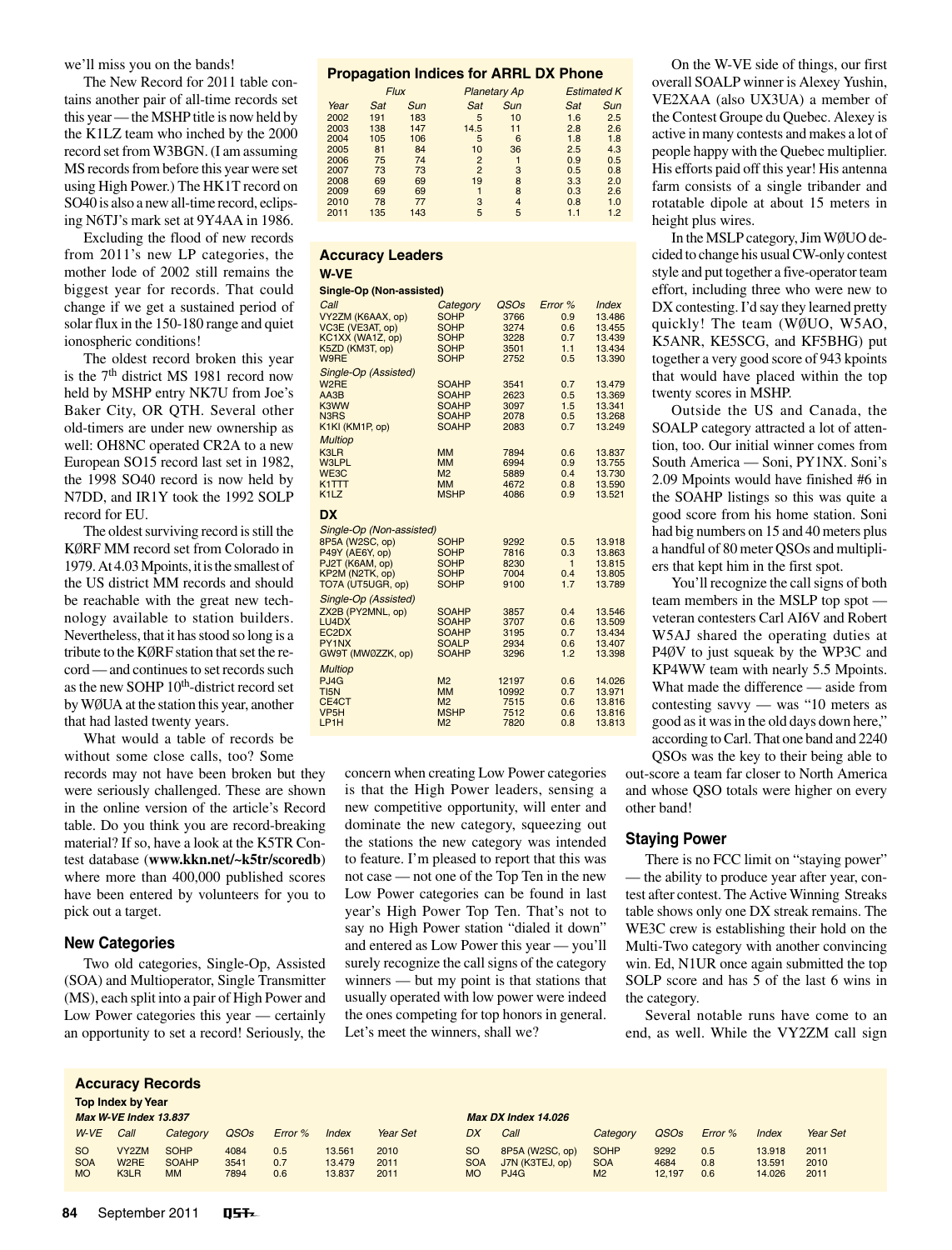

**Soni, PY1NX, put together a very nice effort on 15 meters to capture the initial SOALP win for South America and Brazil.**

is once again at the top of the W/VE SOHP listing, the usual "K1ZM — op" is not. Jeff yielded the operator's chair to son Pat who kept the plaque in the family by taking the top spot. Dad's streak may have ended at eight but we have yet to see who can beat the Prince Edward Island station.

Always present on 10meters,Juan, LU1HF relinquished his run of five straight years of dominating 10 meter scores from Argentina. Another South American streak that ended was PP5JR's run of four consecutive SO15 wins as ZX5J. Sergio was still a strong second to the record-setting score of CR2A (OH8NC, op) and we suspect that Sergio will be a fixture in the Top Ten for years to come!

Another streak has begun and this one is going to be hard to sustain. Having won 7 of the last 8 years in ARRL DX Phone, for the second straight year the K3LR multi-op station has taken *both* modes of the ARRL DX contest. With competition in Multi-Multi so intense, it will be hard for Tim to maintain this level of performance with W3LPL and other top stations on his tail!

## **Westerners in the W/VE Top Ten**

*"WOW! What just happened?"* 

*— NØMA (M2)*

One of the benefits to better conditions on 15 and 10 meters is the geographic spread of Top Ten spots in the W/VE All-Band categories. For example, from about as far southwest as a fifth-district station can be and not become "a seven," Steve, N2IC muscled his way into the SOHP Top Ten in 6th place — no mean feat from anywhere on the continent! The key? Big 15 meter totals including the highest 15 meter multiplier total (118) of any single-op station, including the single-band entries! Elsewhere in the SOLP and SOQRP categories, you'll see new western calls like N7ZG  $(9<sup>th</sup>$  in SOLP) and NN7SS  $(8<sup>th</sup>$  in SOORP).

On the Single-Band leader boards for 10 and 15 meters, the story continues — more calls from longitudes and latitudes normally out-of-the-running on those bands. From Illinois, WB9Z grabbed the #4 position and



| <b>W/VE</b>                                      |                               |                                                |
|--------------------------------------------------|-------------------------------|------------------------------------------------|
| <b>Single Operator,</b>                          |                               | <b>Single Ope</b><br>20 Meters                 |
| <b>High Power</b><br>VY2ZM                       |                               | K <sub>2</sub> TR                              |
| (K6AAX, op)<br>K <sub>5</sub> ZD                 | 5,142,882                     | VE6WQ<br>WR2G                                  |
| (KM3T, op)                                       | 4,665,339                     | W9EXY                                          |
| KC1XX<br>(WA1Z, op)                              | 4,245,120                     | K <sub>2</sub> RD<br><b>WA7AR</b>              |
| VC3E                                             |                               | K <sub>1</sub> Q <sub>S</sub><br><b>WA8RCN</b> |
| (VE3AT, op)<br>W9RE                              | 4,199,481<br>3,692,127        | AC5O                                           |
| N <sub>2</sub> I <sub>C</sub>                    | 3,408,000                     | K6HNZ                                          |
| K8PO<br>AA1K                                     | 3,279,780<br>3,179,655        | Single Ope<br><b>40 Meters</b>                 |
| <b>W3BGN</b><br>K <sub>3</sub> CR                | 3,172,680                     | N7DD<br>W6YI                                   |
| (LZ4AX, op)                                      | 3,083,421                     | W5WMU                                          |
| Single Operator,<br><b>Low Power</b>             |                               | WD0BGZ<br>K9WZB                                |
| N <sub>1</sub> UR                                | 2,665,065                     | K <sub>9</sub> OM<br>K8DJC                     |
| N1PGA<br>N <sub>5</sub> AW                       | 1,497,999<br>1,249,620        | WB2REM                                         |
| W6AAN                                            | 1,202,385                     | VA3XH<br>KD <sub>2</sub> JA                    |
| N <sub>4</sub> TZ<br>N <sub>2</sub> RJ           | 1,094,700<br>1,021,500        | Single Ope                                     |
| N4XL                                             | 993,114                       | 80 Meters<br>AA1BU                             |
| NA4K<br>N7ZG                                     | 817,848<br>634,368            | K1UO                                           |
| W2TF                                             | 586,704                       | K2XA<br><b>W4QNW</b>                           |
| <b>Single Operator, QRP</b><br>VA3DF             | 556,842                       | <b>WA4TII</b><br>NA8V                          |
| N <sub>5</sub> DO                                | 294,600                       | AA2DS                                          |
| <b>N1TM</b><br><b>KA1LMR</b>                     | 253,440<br>214,866            | KØKT<br>K9IDQ                                  |
| NT4TS                                            | 184,008                       | <b>AA1O</b>                                    |
| <b>NDØC</b><br>W6QU                              | 153,624                       | <b>Single Ope</b><br>160 Meters                |
| (W8QZA, op)<br>NN7SS                             | 140,580                       | W <sub>2</sub> MF                              |
| (K6UFO, op)                                      | 109,890                       | K1HAP<br>K5RX                                  |
| KS4X<br>KT8K                                     | 109,350<br>85,977             | W3GH                                           |
| Single Operator                                  |                               | KM1R<br>AG4W                                   |
| <b>Assisted, High Power</b><br>W <sub>2</sub> RE |                               | W <sub>2</sub> VO<br>N <sub>2</sub> GC         |
| K3WW                                             | 5,128,875<br>4,491,954        | W4LJM                                          |
| AA3B<br>N <sub>3</sub> R <sub>S</sub>            | 3,659,964<br>2,793,150        | <b>VE3EDY</b><br><b>Multiopera</b>             |
| K <sub>1</sub> ZZ                                | 2,634,615                     | Transmitte                                     |
| W1GD<br>K <sub>1</sub> KI                        | 2,507,466                     | K <sub>1</sub> LZ<br>K9RS                      |
| (KM1P, op)<br>W <sub>2</sub> IRT                 | 2,418,792<br>2,112,480        | <b>WW4LL</b>                                   |
| K <sub>2</sub> SG                                | 2,065,653                     | <b>NØNI</b><br>N1FD                            |
| <b>K3PP</b>                                      | 2,056,626                     | NK7U<br>NN <sub>2</sub> W                      |
| Single Operator<br><b>Assisted, Low Power</b>    |                               | K3MD                                           |
| VE2XAA                                           | 1,304,478                     | W3MF<br>W2XL                                   |
| KS1J<br>KT4ZB                                    | 1,009,785<br>1,009,014        | <b>Multiopera</b>                              |
| K4YA<br><b>KØKX</b>                              | 954,180<br>942,645            | <b>Transmitte</b><br><b>WØUO</b>               |
| K <sub>1</sub> LD                                | 829,170                       | KØUK                                           |
| KA <sub>2</sub> D<br><b>N3KB</b>                 | 763,962<br>.960<br>687        | NO <sub>2</sub> J<br>W3WN                      |
| <b>KØRI</b><br>NK3Y                              | 684,294<br>605,283            | K <sub>2</sub> DV<br>W4AAZ                     |
| <b>Single Operator,</b>                          |                               | K1DM/3                                         |
| <b>10 Meters</b>                                 |                               | <b>VE2CJR</b><br>K8DAC                         |
| W <sub>5</sub> PR<br><b>N8OO</b>                 | 200,100<br>133,440            | <b>KDØHMH</b>                                  |
| W4SVO                                            | 117,468                       | <b>Multiopera</b><br><b>Two Transr</b>         |
| WB9Z<br>K <sub>4</sub> WI                        | 112,497<br>103,284            | WE3C<br>W <sub>4</sub> RM                      |
| W4IX<br>W2RR                                     | 93,240                        | KB1H                                           |
| (WA2AOG, op)                                     | 54,312                        | <b>KØTV</b><br>W6WB                            |
| <b>W3EP</b><br>N <sub>4</sub> FCG                | 42,432                        | K8AZ                                           |
| (N4BP, op)                                       | 39,312                        | K <sub>2</sub> AX<br><b>NØIJ</b>               |
| K7BG<br>Single Operator,                         | 35,568                        | KY5R<br><b>VE3RM</b>                           |
| <b>15 Meters</b>                                 |                               | <b>Multiopera</b>                              |
| K <sub>5</sub> GO<br>N <sub>4</sub> PN           | 557,994<br>537,855            | <b>Multi-Trans</b>                             |
| N <sub>2</sub> PP                                | 518,814                       | K3LR<br><b>W3LPL</b>                           |
| KU <sub>2</sub> M<br>K5TR                        | 459,540                       | K1TTT<br>K <sub>1</sub> RX                     |
| (WM5R, op)                                       | 455,544                       | WØAIH                                          |
| N <sub>1</sub> SV<br>N <sub>8</sub>              | 443,850                       | NE3F<br>WG3J                                   |
| N6BV<br>K5RQ                                     | 417,060<br>327,849<br>287,565 | <b>KBØHH</b>                                   |
| VE3DZ                                            | 242,256                       | <b>KRØVER</b><br><b>VE7DXG</b>                 |
|                                                  |                               |                                                |

| <b>Single Operator,</b><br>20 Meters          |                            |  |
|-----------------------------------------------|----------------------------|--|
| K2TR<br>VE6WQ                                 | 768,996<br>274,215         |  |
| WR2G<br><b>W9EXY</b>                          | 235,200<br>134,805         |  |
| K <sub>2</sub> RD                             | 119,301                    |  |
| WA7AR<br>K1QS                                 | 109,470<br>94,944          |  |
| WA8RCN<br>AC5O                                | 91,125<br>88,218           |  |
| K6HNZ                                         | 86,400                     |  |
| <b>Single Operator,</b><br><b>40 Meters</b>   |                            |  |
| N7DD<br>W6YI                                  | 245,784<br>238,140         |  |
| W5WMU<br><b>WDØBGZ</b>                        | 170,286<br>67,977          |  |
| K9WZB<br>K9OM                                 | 65,658<br>40,740           |  |
| K8DJC                                         | 38,010                     |  |
| WB2REM<br>VA3XH                               | 22,848<br>22,572           |  |
| KD <sub>2</sub> JA<br><b>Single Operator,</b> | 22,506                     |  |
| <b>80 Meters</b>                              |                            |  |
| AA1BU<br>K <sub>1</sub> UO                    | 139,107<br>139,062         |  |
| K <sub>2</sub> XA<br>W4QNW                    | 119,271<br>30,870          |  |
| WA4TII<br>NA8V                                | 18,810<br>13,260           |  |
| AA2DS<br>KØKT                                 | 11,232<br>10,731           |  |
| K9IDQ                                         | 10,488                     |  |
| AA1O<br><b>Single Operator,</b>               | 10,062                     |  |
| 160 Meters<br>W2MF                            | 16,317                     |  |
| K1HAP                                         | 5,145                      |  |
| K5RX<br>W3GH                                  | 4,752<br>4,182             |  |
| KM1R<br>AG4W                                  | 3,960<br>3,762             |  |
| W2VO<br>N <sub>2</sub> GC                     | 2,604<br>1,440             |  |
| W4LJM<br><b>VE3EDY</b>                        | 756<br>462                 |  |
| <b>Multioperator, Single</b>                  |                            |  |
| Transmitter, High Power<br>K <sub>1</sub> LZ  | 6,780,420                  |  |
| K9RS<br>WW4LL                                 | 516,239<br>4,<br>3,638,160 |  |
| <b>NØNI</b>                                   | 3,471,144                  |  |
| N1FD<br>NK7U                                  | 3,302,028<br>2,878,722     |  |
| NN <sub>2</sub> W<br>K3MD                     | 2,579,634<br>2,579,310     |  |
| W3MF<br>W <sub>2XL</sub>                      | 2,096,640<br>1,806,399     |  |
| <b>Multioperator, Single</b>                  |                            |  |
| <b>Transmitter, Low Power</b><br><b>WØUO</b>  | 943,008                    |  |
| KØUK<br>NO <sub>2</sub> J                     | 33,327<br>73,542           |  |
| <b>W3WN</b><br>K <sub>2</sub> DV              | 30,495<br>11,880           |  |
| W4AAZ                                         | 4<br>,743                  |  |
| K1DM/3<br><b>VE2CJR</b>                       | 3,078<br>1,875             |  |
| K8DAC<br><b>KDØHMH</b>                        | 1,764<br>936               |  |
| <b>Multioperator,</b><br>Two Transmitter      |                            |  |
| WE3C<br>W4RM                                  | 10,543,338                 |  |
| KB1H                                          | 6,818,952<br>5,884,245     |  |
| <b>KØTV</b><br>W6WB                           | 4,620,486<br>3,765,801     |  |
| K8AZ<br>K <sub>2</sub> AX                     | 3,404,037<br>3,040,884     |  |
| <b>NØIJ</b><br>KY <sub>5</sub> R              | 2,687,550<br>2,532,591     |  |
| VE3RM                                         | 2,346,258                  |  |
| Multioperator,<br><u>Multi-Transmitter</u>    |                            |  |
| <b>K3LR</b><br><b>W3LPL</b>                   | 15,844,323<br>13,070,880   |  |
| K1TTT<br>K <sub>1</sub> RX                    | ,359,555<br>7              |  |
| WØAIH                                         | 5,790,540<br>4,681,152     |  |
| NE3F<br>WG3J                                  | 3,214,995<br>1,949,799     |  |
| <b>KBØHH</b><br><b>KRØVER</b>                 | 468,180<br>7,128           |  |
| <b>VE7DXG</b>                                 | 1,824                      |  |

| DX                                                                                                        |                                                  |
|-----------------------------------------------------------------------------------------------------------|--------------------------------------------------|
| <b>Single Operator,</b><br><b>High Power</b>                                                              |                                                  |
| 8P <sub>5</sub> A                                                                                         |                                                  |
| (W2SC, op)<br>TO7A                                                                                        | 9,440,100                                        |
| (UT5UGR, op) 9,377,979<br>PJ2T                                                                            |                                                  |
| (K6AM, op)<br>P49Y                                                                                        | 8,512,776                                        |
| (AE6Y, op)<br>KP <sub>2M</sub>                                                                            | 8,044,440                                        |
| (N2TK, op)<br>V                                                                                           | 6,719,814                                        |
| 26M<br>(N3AD, op)                                                                                         | 6,080,832                                        |
| KH <sub>6</sub> YR<br>(K1YR, op)                                                                          | 5,078,376                                        |
| Z5P<br>P<br>(RX3APM, op) 4,868,394                                                                        |                                                  |
| V48M                                                                                                      | 4,674,402                                        |
| (W2OX, op)<br>AY5F<br>(LU5FC, op)                                                                         | 3,355,848                                        |
| <b>Single Operator,</b>                                                                                   |                                                  |
| <b>Low Power</b><br><b>HI3TEJ</b>                                                                         | 5,193,981                                        |
| V31AM<br>(N2ZN, op)                                                                                       |                                                  |
|                                                                                                           | 4,498,002                                        |
| J88DR<br>(G3TBK, op)<br>VP9/W6PH<br>J7Y (K1LI, op)<br>DY9NDY                                              | 4,143,993<br>3,656,340                           |
| PY2NDX                                                                                                    | 2,684,352<br>1,978,728                           |
| YV5KG<br>TG7/N6HD<br>IR1Y                                                                                 | 1,835,856                                        |
| PY2NY                                                                                                     | 1,760,388<br>1,635,375<br>1.043.959<br>1,047,252 |
| Single Operator, QRP                                                                                      |                                                  |
| <b>P40A</b>                                                                                               |                                                  |
| (KK9A, op) 3,073,275<br>-5BEG 119,196<br>-U5ATX 94,710<br>UL8LR 85,386<br>F <sub>5</sub> B <sub>E</sub> G |                                                  |
| PU5ATX<br>DL8LR                                                                                           |                                                  |
| IK1BBC                                                                                                    | 36,408<br>$\frac{35,154}{34,821}$                |
| JR4DAH<br>LU1VK<br><b>IV3AOL</b>                                                                          | 33,327                                           |
| <b>EI4II</b><br>JH1APZ                                                                                    | 26,820<br>23,400                                 |
| <b>Single Operator</b>                                                                                    |                                                  |
| <b>Assisted, High Power</b><br>ZX <sub>2</sub> B                                                          |                                                  |
| (PY2MNL, op) 2,743,902<br>EC2DX                                                                           | 2,582,901                                        |
| GW9T                                                                                                      |                                                  |
| (MWØZZK, op)2,580,336<br>LU4DX                                                                            | 2,410,644                                        |
| IR1G<br>(IZ1LBG, op)                                                                                      | 1,807,650                                        |
| WP4SK<br>AY <sub>8</sub> A                                                                                | 1,470,660                                        |
| (LU8ADX, op)<br><b>EA7RU</b>                                                                              | 1,342,980<br>1,328,880                           |
| EA5BY<br>9A3XV                                                                                            | 1,042,302<br>984,060                             |
| <b>Single Operator</b>                                                                                    |                                                  |
| <b>Assisted, Low Power</b>                                                                                |                                                  |
| PY1NX<br>PY2SEX<br>YW5T                                                                                   | 2,090,772<br>1,731,828                           |
| (YV5JBI, op)                                                                                              | 1,162,935                                        |
| 12/<br>10<br>ĩ<br>YV5EAH                                                                                  | 616,476                                          |
| KP2DX<br>(KP2BH, op)                                                                                      | 585,972                                          |
| EF <sub>1</sub> W                                                                                         | 506,760                                          |
| (EA1WS, op)<br>'Y2VZ<br>UZVZ<br>P<br>J7YZ<br>l<br>L                                                       | 332,856<br>328,383                               |
| DK5DQ                                                                                                     | 314,400                                          |
| Single Operator,<br>10 Meters                                                                             |                                                  |
| PW <sub>5</sub> G                                                                                         |                                                  |
| (PP5WG, op)<br>LR <sub>2</sub> F                                                                          | 535,320<br>486,540                               |
| ZW5B<br>(PY5KD, op)<br>PW2D                                                                               | 444,240                                          |
| (PY2ZXU, op)<br>Y2ZEA                                                                                     | 402,984                                          |
| P<br>(OH2MM, op)                                                                                          | 362,880                                          |
| PP <sub>5KR</sub><br>EF8S                                                                                 | 308,334<br>284,085                               |
| PY5ZD<br>УV                                                                                               | 222,642                                          |
| LU6FC<br>EA8TI                                                                                            | 207,816<br>202,950                               |
| Single Operator,<br>15 Meters                                                                             |                                                  |
| CR <sub>2</sub> A                                                                                         |                                                  |
| (OH8NC, op)<br>ZX <sub>5</sub> J                                                                          | 604,083                                          |
| (PP5JR, op)<br>KH7Y                                                                                       | 537,840<br>501,120<br>l                          |
| WH <sub>7</sub> Z<br>(WØCN, op)                                                                           |                                                  |
| OQ4U<br>9A3TR                                                                                             | 367,920<br>367,200<br>352,980<br>ļ               |
| HK1R<br>E71A                                                                                              | i<br>345,960                                     |
| TM7F                                                                                                      | 318,600                                          |

| TM4W                                               | 307,800                             |
|----------------------------------------------------|-------------------------------------|
| Single Operator,<br>20 Meters<br>HK1X              | 546,987                             |
| EF8R<br>(EA8CAC, op)                               | 463,512                             |
| YV <sub>5</sub> EED<br>TM <sub>1</sub> W           | 434,700                             |
| (F1HAR, op)<br>N <sub>9</sub> Z                    | 430,050                             |
| (LB1G, op)<br>XP <sub>1</sub> A                    | 397,110                             |
| (OX3KQ, op)<br><b>KP2CW</b><br>(K6VVA, op)         | 388,260                             |
| PR <sub>2</sub> B<br>(PY2LSM, op)                  | 386,745<br>368,820                  |
| TF3W<br>(TF3CW, op)                                | 356,220                             |
| <b>9A7V</b><br>Single Operator,<br>40 Meters       | 352,098                             |
| HK1T                                               | 495,954                             |
| ZF <sub>2</sub> AH<br>TM9R                         | 458,607                             |
| (F5FLN, op)<br><b>S51YI</b><br>EA7KW               | 289,041<br>265,530<br>250,560       |
| YT8A<br>(YU1EA, op)                                | 211,410                             |
| HA <sub>6</sub> P<br>HC <sub>2</sub> AQ            | 194,076<br>179,655                  |
| II6A<br>(IK6CWQ, op)                               | 169,344                             |
| JH8JWF<br>Single Operator,                         | 129,450                             |
| 80 Meter<br>CT3DZ                                  | 182,352                             |
| EE8W<br>(EA8AH, op)                                | 166,344                             |
| <b>GM3PPG</b><br>(G4BYB, op)                       | 164,502                             |
| XE <sub>2</sub> S<br>SN3A                          | 124,080                             |
| (SP3GEM, op)<br><b>YU1WS</b><br>F8ARK              | 84,177<br>63,597                    |
| HG6A<br>OK1GTH                                     | 56,631<br>29,400<br>19,437          |
| RCØF                                               | 17,487                              |
| Single Operator,<br>160 Meters                     |                                     |
| KV4FZ<br>CR <sub>2</sub> X<br>(OH2BH, op)          | 83,790<br>76,797                    |
| HQ9R<br>(WQ7R, op)                                 | 37,812                              |
| 14FYF<br>EA1DVY                                    | 5,976<br>5,625                      |
| SP6HEQ<br>EU3AR                                    | 1,260<br>390                        |
| Multioperator,<br>Single<br><b>Transmitter,</b>    |                                     |
| <b>High Power</b><br>VP5H                          | 7,483,938                           |
| <b>PJ7DX</b><br>TM6M                               | 6,662,250<br>4,987,800<br>4,843,458 |
| CS <sub>2</sub> C<br>LS1D                          | 3,938,517                           |
| ED5T<br>OE3K<br>1050                               | 3,372,780<br>3,049,725              |
| HB9CA<br>HQ <sub>2</sub> W                         | 2,772,900<br>2,531,232<br>2,256,741 |
| Multioperator,<br>Single Transmitter,<br>Low Power |                                     |
| P <sub>4Ø</sub> V                                  |                                     |
| WP3C<br>HI3K                                       | 5,498,106<br>5,467,380<br>4,933,440 |
| LU1UM<br>XE2AU                                     | 1,253,358<br>683,754                |
| HH4/AF4Z<br><b>KG4AN</b>                           | 406,992<br>395,460                  |
| PR <sub>5</sub> A<br>S50XX                         | 284,139                             |
| <b>IQ1CN</b><br><b>Multioperator</b>               | 208,656                             |
| <b>Two Transmitter</b><br>PJ4G                     | 12,474,567                          |
| TI8M<br>PT5T                                       | 7,190,730<br>6,523,902              |
| LP <sub>1</sub> H<br>CE4CT                         | 6,335,424<br>5,962,656              |
| RL3A<br>EA3EZD<br><b>JA1YPA</b>                    | 1,668,501<br>1,337,928<br>1,010,140 |
| ED <sub>5</sub> K<br>JA1ZGP                        | 1,210,140<br>570,150<br>179,265     |
| Multioperator,                                     |                                     |
| <b>Multi-Transmitter</b><br>TI5N                   | 11,044,164                          |
| C6ANM<br><b>9A1A</b><br><b>JA3YBK</b>              | 5,198,094<br>4,809,360              |
| DR1A                                               | 1,732,200<br>726,645<br>509,949     |
| CE3PCG<br>E71AVW                                   | 12,696                              |

(F6GLH, op) 317,139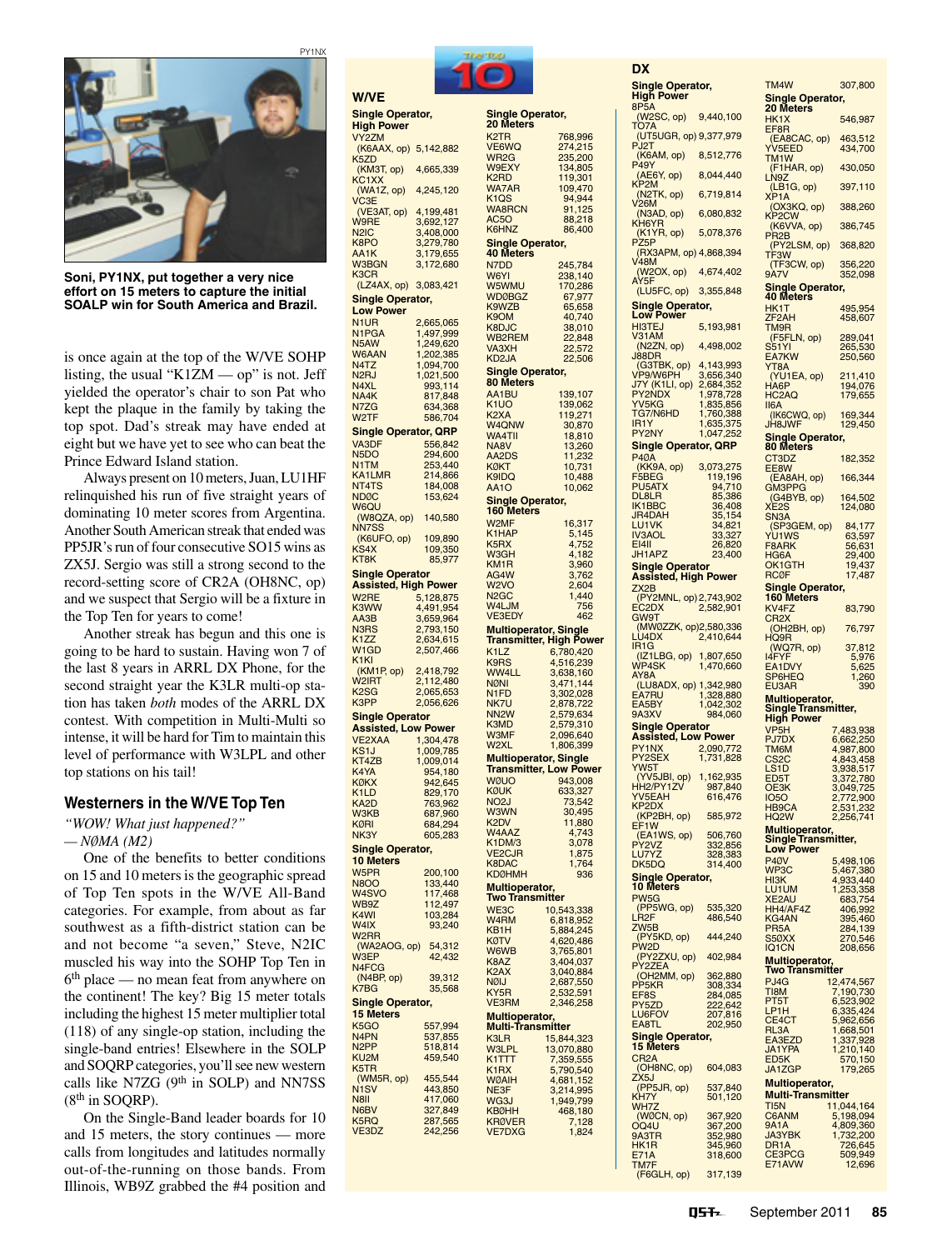#### **W/VE Regional Leaders**

Table lists Class, Call and Score (C= Single Op, High Power, B = Single Op, Low Power, A = Single Op, QRP)

| <b>Northeast Region</b><br>(New England, Hudson and<br><b>Atlantic Divisions; Maritime</b><br>and Quebec Sections) |                                                                                                                      | <b>Southeast Region</b><br>(Delta, Roanoke and<br><b>Southeastern Divisions)</b> |                       |                                                                                                     | <b>Central Region</b><br><b>(Central and Great Lakes)</b><br><b>Divisions; Ontario Section)</b> |                       |                                                                                            | <b>Midwest Region</b><br>(Dakota, Midwest, Rocky<br><b>Mountain and West Gulf</b><br><b>Divisions; Manitoba and</b><br><b>Saskatchewan Sections)</b> |                       |                                                                                       | <b>West Coast Region</b><br>(Pacific, Northwestern and<br><b>Southwestern Divisions:</b><br>Alberta, British Columbia<br>and NWT Sections) |                       |                                                                       |                                                               |
|--------------------------------------------------------------------------------------------------------------------|----------------------------------------------------------------------------------------------------------------------|----------------------------------------------------------------------------------|-----------------------|-----------------------------------------------------------------------------------------------------|-------------------------------------------------------------------------------------------------|-----------------------|--------------------------------------------------------------------------------------------|------------------------------------------------------------------------------------------------------------------------------------------------------|-----------------------|---------------------------------------------------------------------------------------|--------------------------------------------------------------------------------------------------------------------------------------------|-----------------------|-----------------------------------------------------------------------|---------------------------------------------------------------|
| A<br>A<br>A<br>A<br>A                                                                                              | N <sub>1</sub> TM<br>KA1LMR<br><b>WB7OCV</b><br>N <sub>8</sub> H <sub>M</sub><br><b>WBØIWG</b>                       | 253,440<br>214,866<br>53,424<br>10.950<br>9,936                                  | A<br>A<br>A<br>A<br>A | NT <sub>4</sub> T <sub>S</sub><br>KS4X<br>K4WY<br>WX4RM<br>K7SZ                                     | 184,008<br>109,350<br>52,170<br>29,670<br>13,359                                                | A<br>А<br>A<br>A<br>A | VA3DF<br>KT8K<br>W9AQ<br><b>VA3RKM</b><br>K9WIS                                            | 556,842<br>85,977<br>10,584<br>6,396<br>3,276                                                                                                        | A<br>A<br>A<br>A      | N <sub>5</sub> DO<br><b>NDØC</b><br><b>KKØQ</b><br><b>NØUR</b>                        | 294,600<br>153,624<br>43,056<br>20,196                                                                                                     | A<br>A<br>A<br>A<br>А | W6QU<br>(W8QZA, op)<br>NN7SS<br>(K6UFO, op)<br>K6MI<br>N6LB<br>KJ6AGX | 140,580<br>109,890<br>16,611<br>2,967<br>75                   |
| B<br>B<br>в<br>B<br>B                                                                                              | N <sub>1</sub> UR<br>N <sub>1</sub> P <sub>GA</sub><br>W6AAN<br>N <sub>2</sub> RJ<br>W <sub>2</sub> TF               | 2,665,065<br>1,497,999<br>1,202,385<br>1,021,500<br>586,704                      | B<br>B<br>B<br>B<br>B | N <sub>4</sub> XL<br>NA4K<br>W4PFM<br>W6DVS<br>N <sub>2</sub> WN                                    | 993,114<br>817,848<br>388,620<br>331,200<br>303,456                                             | B<br>B<br>B<br>R<br>B | N <sub>4</sub> T <sub>Z</sub><br>VA3SWG<br>KD9MS<br>K9JE<br>N <sub>4</sub> N <sub>TQ</sub> | 1,094,700<br>585,552<br>452,790<br>287,646<br>209,745                                                                                                | B<br>B<br>B<br>B<br>B | N5AW<br><b>KØBJ</b><br>VE <sub>5</sub> ZX<br><b>WBØSOK</b><br><b>KYØK</b>             | 1,249,620<br>340,095<br>300,000<br>263,562<br>247,050                                                                                      | B<br>B<br>B<br>B<br>B | N7ZG<br>N6RV<br>K7ACZ<br>K7JE<br>AA6K                                 | 634,368<br>497,016<br>263,886<br>233,625<br>217,728           |
| C<br>C<br>C                                                                                                        | VY2ZM<br>(K6AAX, op) 5,142,882<br>K5ZD<br>(KM3T, op)<br>KC <sub>1</sub> X <sub>X</sub><br>(WA1Z, op)<br>K8PO<br>AA1K | 4,665,339<br>4,245,120<br>3.279.780<br>3,179,655                                 | C<br>C<br>C<br>C      | K <sub>4</sub> A <sub>B</sub><br>K <sub>1</sub> TO<br>N <sub>4</sub> N <sub>W</sub><br>KZ2I<br>WX4G | 2,350,926<br>2,279,070<br>1,461,600<br>1,241,136<br>976,626                                     | C<br>C<br>C<br>С<br>C | VC <sub>3</sub> E<br>(VE3AT, op)<br>W9RE<br>K8GL<br>N8BJQ<br>K <sub>9</sub> CT             | 4,199,481<br>3,692,127<br>1,571,388<br>1,421,970<br>1,398,441                                                                                        | C<br>C<br>C<br>C<br>C | N <sub>2</sub> IC<br><b>WØUA</b><br>NR <sub>5</sub> M<br><b>KØSR</b><br><b>VE4EAR</b> | 3,408,000<br>3,051,360<br>2,414,313<br>1,318,740<br>1,093,935                                                                              | C<br>C<br>С<br>С<br>С | K6NA<br>WC6H<br>(NU6S, op)<br><b>VE7CC</b><br>K6XX<br>K7RL            | 1,920,996<br>1,885,290<br>1,714,911<br>1,548,000<br>1,132,461 |

you'd have to go back to 2005 before a 9<sup>th</sup>district call sign made the 10 meter Top Ten. Zut alors! Not content to leave the sweet stuff to somebody else, K7BG is in the  $10<sup>th</sup>$  position from Montana! No sneaking in through lack of interest, either — the Ten Top Ten and beyond were full of competitive scores this year.

One band down, the competition heated up "considerable" with K5GO taking the number one position from his NW Arkansas QTH. 15 meters was *muy caliente* this year with nine stations in the Top Ten completing a single-band DXCC. On 20 meters, the competition was just crazy — the Top Ten very nearly represents a clean sweep of all districts and Canada: 2, VE, 2, 9, 6, 7, 1, 8, 6, 1. It's up for grabs, boys and girls — go for it! In another sign of the improving solar times, the  $MM$  team at WØAIH continue their relentless march to the top, moving up another place to 5th due to — you guessed it — big scores on 15 and 10 meters.

#### **Club Competition**

What a difference a year makes! Last year, the Yankee Clipper Contest Club dominated

the Unlimited category with 203 logs and 234 Mpoints. That obviously caught the attention of the Frankford Radio Club who pumped up their score with another 17 logs and grabbed the gavel from the grasp of YCCC by just 1% of the total score, 222 to 220 Mpoints. The Northern California Contest Club traded places with Contest Club Ontario and another paperlogsheet-thin margin, 47.4 to 44.1 Mpoints.

In the Medium category, the North Coast Contesters seemingly have a lock on the top spot…or do they? The South

East Contest Club made a big-time run at the top spot this year moving from tenth to second place and nearly quadrupling their total score. Watch out NCC! The Local category gavel will go to a gregarious new group — the Iowa DX and Contest Club — and welcome to the new

Blue Ridge ARC, too, placing 4<sup>th</sup> in this first ARRL Club Competition appearance.

### **By a Nose**

Who says log checking doesn't matter? Send in your log, no matter how small! Here are just two of the top-placing races that were close enough for the log checking razor's slice to make the difference. In one of our new categories, SOALP competitors KS1J (1,009,785) and KT4ZB (1,009,014) were only 771 points apart — a minuscule separation of 0.07%. Over in the other new category of MSLP, P4ØV lost 59,109 of 5,557,215 claimed points while being pursued by WP3C who lost 57,846 of 5,525,226 points, leaving only 30,726 points between them — a nasal whisker of only 0.56%!

#### **Accuracy**

We've listed the top five Accuracy Indexes achieved by SOAHP/LP, SOHP/LP and MO stations. (See the sidebar for an explanation of the index.) While the order generally tracks number of QSOs, some entries with a smaller, but slightly more accurate, log are rated higher

> than a larger one. Since starting to track the index last year as shown in the Accuracy Index, we have our first-ever index greater than 14 (14.026 by the PJ4G M2 team)! Tracking your own Accuracy Index from year to year is a great way of improving your operating skills.

### **DXing**

The top DX count band bonanzas for multi-op and single-op are really starting to heat up on the high bands. This is quite a change from last year when the top W-VE multiplier total on 10 meters was 30! It's an open



**CW specialist Jim, WØUO, decided to enter a phone contest as a team and snagged the first ever W-VE MSLP title.Team member John, KF5BFG, is shown here handling the operating duties.**

# **Error Rate and Accuracy Index**

Error rate is calculated in percent as the number of "bad" QSOs — those listed in your Log Checking Report with a busted call (B), a miscopied exchange (X), or "Not In Logs" that can't be found in the other station's log (N) — divided by the total number of verified-good QSOs after duplicates have been removed from that log.

Error Rate (%) =  $100\% \times (B+X+N) / QSOs$ 

The Accuracy Index is a measure calculated so as to reward lower error rates for large logs. That is, for two logs with equal error rates, the log with more verified contacts has a higher accuracy index. The higher the index, the more accurate the operator(s).

Accuracy Index =  $log (QSOs) + 10 \times (1 - Error Rate in % / 100)$